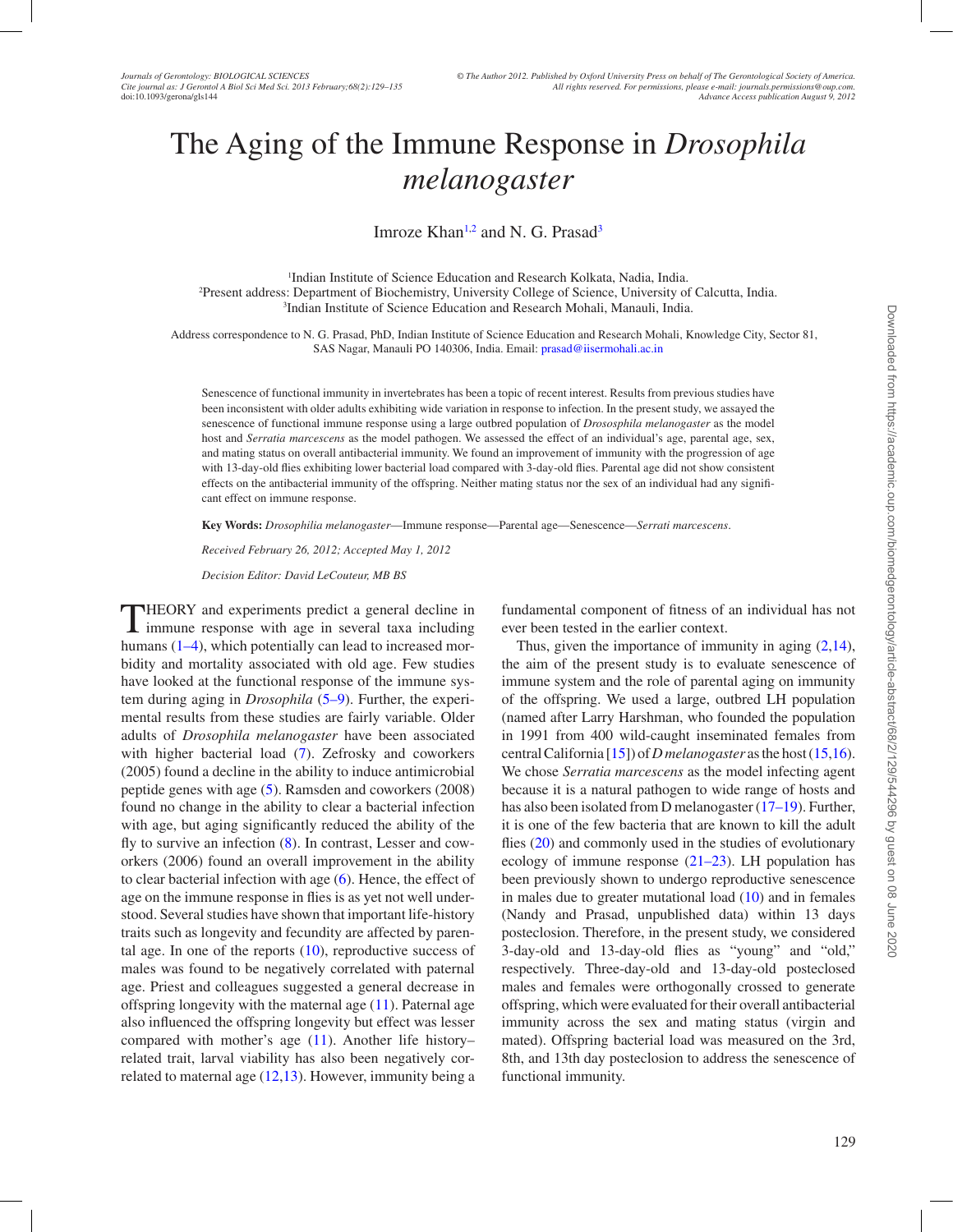## **Materials and Methods**

#### *Fly Stock and Maintenance*

We used a large, outbred laboratory population of *D melanogaster* called LH for this study. This population has been maintained on a 14-day discrete generation cycle at 25°C and 12:12hours light:dark cycle on cornmeal–molasses food. For details of the maintenance protocol, see [\(15\)](#page-5-10).

### *Microorganism and Infection Protocol*

The strain of bacteria used for the experiment was *S marcescens* ATCC 13880. This strain has been shown to grow equally well in males and females and is pathogenic, causing about 80% mortality in males and females over a 11-day period ([23\)](#page-5-13). On the evening before infection, we inoculated a fresh culture of the bacteria and allowed it to grow overnight to an optical density of 1.0. We centrifuged the resulting population of bacteria and made it into slurry. Flies under light  $CO_2$  anesthesia were infected by pricking at the lateral side of the thorax with a 0.1-mm minutien pin (Fine Science Tools, Foster City, CA) dipped into the bacterial slurry. As a control, sham infection was carried out by pricking flies with a pin dipped in *Drosophila* Ringer solution ([23,](#page-5-13)[24](#page-5-14)). Infections (and sham infections) were done in the light phase of the 12:12 hours light:dark cycle (lights on at 8:30 am; lights off at 8:30 pm) between 11 am and 1 pm. All treatments were completely randomized within 2-hour window during infection (and sham infection) to account for the small differences in the timing of infections. Within the time window of the experiment that we examined (24 hours postinfection), none of the flies died. We only witnessed mortality in flies due to bacterial infection after about 48 hours postinfection ([23\)](#page-5-13).

#### *Generation of Experimental Males and Females*

All "experimental" males and females used in the experiment came from vials with an egg density of 150/vial. They were isolated as virgins and held in groups of 10/vial until the day of experiment as described below. Females of either 3 (young) or 13 (old) days after adult emergence were orthogonally crossed with males of either 3 (young) or 13 (old) days after adult emergence (see [Table 1](#page-1-0)). Adults from all the vials were combined into fresh food vials at a density of 10 pairs/vial to give rise to four different parental

<span id="page-1-0"></span>Table 1. Summary of Parental Age Combinations Used to Generate Progeny for Experiments

| Young (3 days posteclosion)    | old (13 days posteclosion)     |
|--------------------------------|--------------------------------|
| females $\times$ Young (3 days | females $\times$ Young (3 days |
| posteclosion) males            | posteclosion) males            |
| Young (3 days posteclosion)    | old (13 days posteclosion)     |
| females $\times$ Old (13 days  | females $\times$ Old (13 days  |
| posteclosion) males            | posteclosion) males            |

*Note*. Ten parental flies of each sex were combined in vial with food. Ten vials were set up per combination. The entire combination was replicated independently for each of the three blocks.

mating combinations. Ten such vials were set up per mating combination. The vials were provided with a limiting quantity of live yeast supplement. After 2 days of interaction, the flies were transferred to fresh food vials and allowed to oviposit for 18 hours. The flies were then discarded. Eggs were collected at density of 150 eggs/vial and incubated at standard laboratory conditions of 25°C and 12:12 light dark cycle. Adults emerging in these vials were isolated as virgins and held at a density of 5 flies/vial for the experiment described below.

## *Experimental Outline*

Assay for the antibacterial immune defence was performed with experimental offspring of three age groups, such as 3 (young), 8 (middle), and 13 (old) days posteclosion from each of four parental combinations (see [Figure 1](#page-2-0) for the experimental design). All the adults were randomly assigned to two types of mating status, "virgin" and "mated," to create two subsets of equal number of flies. For the virgin subset, males and females were held separately at a density of 5 flies/ vial until the day of infection on the 3rd, 8th, or 13th day posteclosion with transfer to fresh food vials every alternate day. For the mated subset, males and females were held separately at a density of 5 flies/vial until the 1st, 6th, or 11th day postemergence. This was followed by pairing with 5 "mates" (per vial). Mates were 3-day-old posteclosion (males and females collected as virgins) and went through similar rearing condition as that of experimental males and females. After 2 days of interaction, mates were discarded. On the 3rd, 8th, or 13th day posteclosion (day of infection), three experimental females (or males) out of five were assayed for bacterial load/sham infection. Flies were subjected to light carbon dioxide anesthesia followed by infection (*N* = 240) or sham infection  $(N = 144)$  as described earlier. After infection/ sham infection, flies were put back in a fresh food vial and held for 24 hours. On the next day, females were homogenized in groups of three with a micropestle in 300 µL of Luria Broth, and 50 µL aliquots of 1:100 dilution were spread on Luria Broth agar plates, which were incubated overnight at 37°C. The number of colonies that appeared overnight was assumed to be negatively correlated with the strength of immune response mounted against bacterial infection.

## *Replicates and Data Analysis*

The experiment was replicated thrice, resulting in three independent blocks. In each block, five and three replicate vials were set up in each Parental mating combination ×  $Sex \times$  Mating status combination for infection and sham infection, respectively. Bacterial load data were subjected to a natural log transformation before analysis. Data were analyzed with six-factor analysis of variance with male age, female age, sex, mating status, and day of infection as fixed factors crossed with random blocks.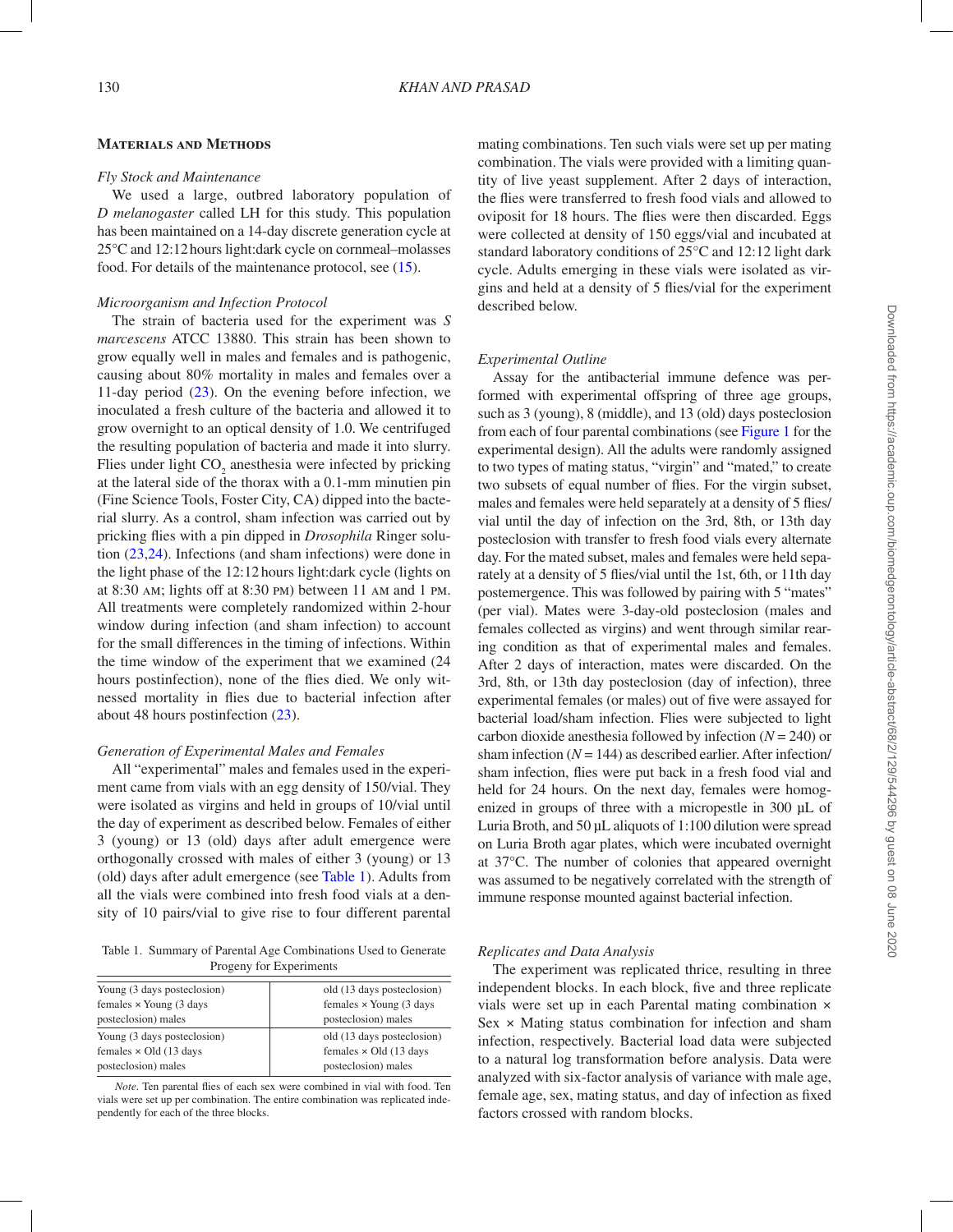

<span id="page-2-0"></span>Figure 1. The design of the experiment. The entire structure was replicated independently for each of the four parental age combinations within each of the three random blocks. In each of these blocks, five and three replicate vials were set up in each Parental mating combination × Sex × Mating status combination for infection and sham infection, respectively. Flies were maintained under standard lab conditions and were transferred into fresh food vials on alternate days (see Materials and Methods section for details).

#### **Results**

Analysis of variance results indicated a significant effect of day of infection, two-way interaction of Block × Day of infection, and three-way interaction of Block × Male age × Female age. None of the other factors were significant. Given the interaction between block and day of infection, we wanted to ensure that our results were consistent between blocks. Therefore, we analyzed individual blocks separately after pooling data across sex and mating status (separate analysis without pooling data yielded similar results). Within each block, there was a significant effect of day of infection (three-way analysis of variance, all  $p < .001$ , see [Table 2](#page-2-1) and [Supplementary Table 1](http://gerona.oxfordjournals.org/lookup/suppl/doi:10.1093/gerona/gls144/-/DC1) for details). In block 1, multiple comparison indicated that bacterial load on all 3 days were significantly different from each other ([Figure 2A\)](#page-3-0). Bacterial load was lowest on day 13 followed by day 8 and day 3 (Tukey's HSD, all  $p < .05$ ). In block 2, bacterial load on day 13 and day 8 was significantly lower than that of day 3 (Tukey's HSD,

<span id="page-2-1"></span>Table 2. Summary of Three-Way Analysis of Variance on Bacterial Load From Individual Blocks With Male Age, Female Age, and Day of Infection as Fixed Factors

|                                                        | <i>p</i> Values |          |         |  |
|--------------------------------------------------------|-----------------|----------|---------|--|
| Trait                                                  | Block 1         | Block 2  | Block 3 |  |
| Male age                                               | .898            | .162     | .438    |  |
| Female age                                             | .12             | .454     | .957    |  |
| Day of infection                                       | < .0001         | < 0.0001 | < .0001 |  |
| Male age $\times$ Day of infection                     | .876            | .414     | .292    |  |
| Female age $\times$ Day of infection                   | .537            | .927     | .312    |  |
| Male age × Female age                                  | .016            | .013     | .601    |  |
| Male age $\times$ Female age $\times$ Day of infection | .864            | .367     | .794    |  |

*Note.* Analysis of variance result indicated a significant effect of day of infection in all the blocks and two-way interaction of Male age  $\times$  Female age in blocks 1 and 2.

all  $p < 0.05$ , [Figure 2B](#page-3-0)). Although Bacterial load on day 13 was lower than day 8, multiple comparison revealed no significant difference between them (Tukey's HSD, all *p* > .05). Bacterial load on day 13 was significantly lower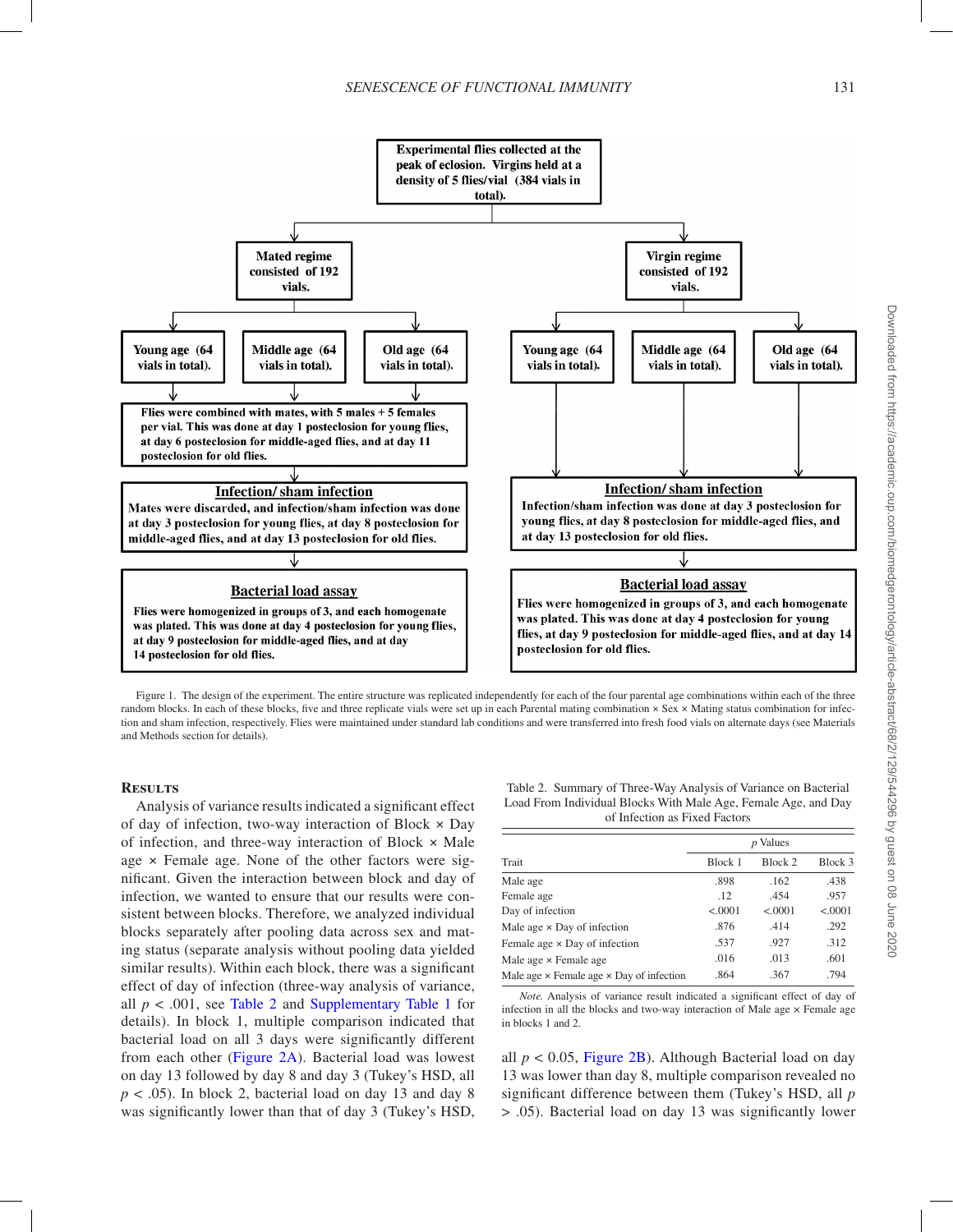than that on day 8 and day 3 (Tukey's HSD, all  $p < .05$ , [Figure 2C](#page-3-0)) in block 3. However, day 8 and day 3 were not significantly different from each other in their bacterial load (Tukey's HSD, all *p* > .05). Taken together, bacterial load was always significantly lower in old flies (13 days old) than in younger ones (3 days old; Tukey's HSD, all  $p < .05$ , [Figure 2](#page-3-0)). Sham-infected flies failed to produce colonies in Luria Broth agar plates.



<span id="page-3-0"></span>Figure 2. Bacterial load (mean  $\pm$  *SE*) 1-day postinfection in flies on three different days of infection within individual blocks. Bacterial loads on different days of infection that are not connected by the same letter are significantly different. We found lower bacterial load in older flies, indicating an improvement of immunity with progression of age.

In blocks 1 and 2, there was a significant interaction of Male age  $\times$  Female age (see Table 2 and [Supplementary](http://gerona.oxfordjournals.org/lookup/suppl/doi:10.1093/gerona/gls144/-/DC1) [Table 1\)](http://gerona.oxfordjournals.org/lookup/suppl/doi:10.1093/gerona/gls144/-/DC1). In block 1, offspring of the Young male  $\times$  Young female had significantly lower bacterial load than the offspring of Young male × Old female (Tukey's HSD, *p* < .05). However, in block 2, offspring of the Old male  $\times$  Young female had significantly lower bacterial load than the offspring of the Young male × Young female (Tukey's HSD, *p* < .05). No significant interaction of Male age × Female age was found in block 3. To summarize, within blocks there were wide variations in the direction of the Male age  $\times$ Female age interaction.

#### **Discussion**

This study was specifically designed to address three questions: (1) How does aging influence antibacterial immunity of the adult fruit flies? (2) Do sex and mating status of an individual affect antibacterial immunity?, and (3) Does parental age affect progeny immune response? We clearly demonstrate that with age bacterial load was less in both sexes. Bacterial load has been widely assumed to be negatively correlated with the strength of immune response ([6](#page-5-4)[,21](#page-5-15),[22](#page-5-16)[,25](#page-5-17)). Further, exponential growth of bacteria has been observed in mutant *D melanogaster* deficient in immune machineries ([24](#page-5-14)[,26](#page-5-18)). Therefore, older flies in our study exhibited better immunity compared with younger flies. Sex and mating status of an individual did not significantly affect its antibacterial immunity. We do not see any consistent effect of parental age on offspring antibacterial immunity.

#### *Antibacterial Immune Response With Aging*

In contrast to several other studies  $(5,7,9)$  $(5,7,9)$  $(5,7,9)$  $(5,7,9)$  $(5,7,9)$  addressing senescence of functional immunity in *D melanogaster*, our study found that older flies exhibited a better immunity in terms of lower bacterial load. Only one earlier study, using much older flies (4 weeks old) compared with our flies, has found that immunity improved at later age [\(6](#page-5-4)). The study by Ramsden and colleagues involved flies that were comparable in age to the flies used in our study and reported no difference in bacterial load between 3- and 10-day-old flies [\(8](#page-5-3)). Overall, our study shows that antibacterial immunity improves with age within the window of age that we looked at.

There are at least two major points that can be potentially attributed to the differences between our results and those of the other studies  $(5,7-9)$  $(5,7-9)$  $(5,7-9)$ . First, all the previous studies were carried out either with inbred population or with chromosomal substitution lines, and we used a large outbred population-LH, which harbors considerable amount of genetic variation ([15\)](#page-5-10). Second, the age group of flies that we used is also very different from the previous studies. Importantly, mean life span and mortality varies considerably across different *D melanogaster* populations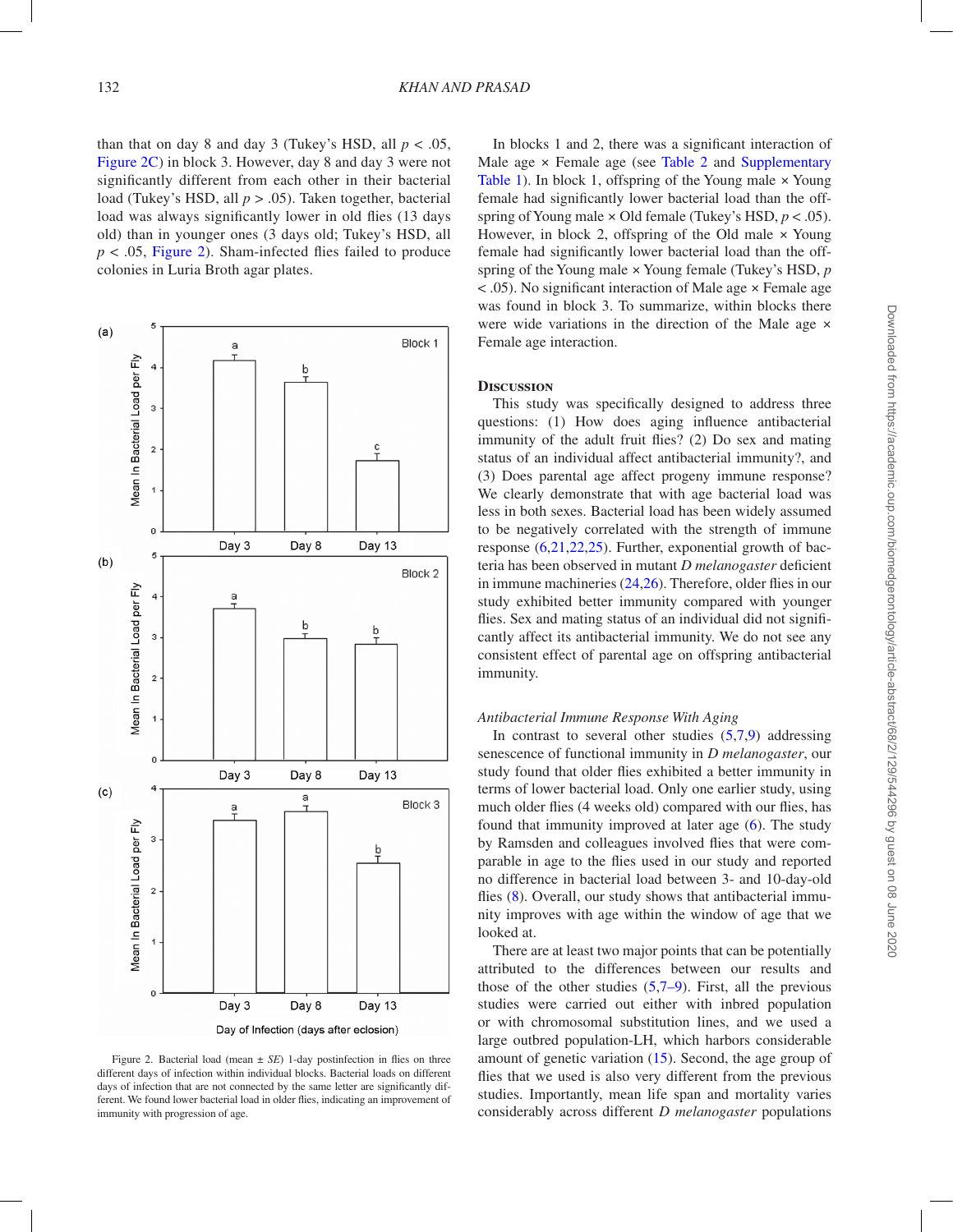[\(27](#page-5-20)). Hence, the definition of young and old flies is also variable among different studies [\(6](#page-5-4),[8\)](#page-5-3). Lesser and colleagues and Ramsden and colleagues designated flies that were 28 days old and 40 days old as old flies  $(6.8)$  $(6.8)$  $(6.8)$ . However, as mentioned earlier, we used LH population that were 13 days old as old flies because males and females of this population show features of senescence [\(10](#page-5-0); Nandy and Prasad, unpublished data) even within 13 days posteclosion.

There are atleast three potential explanations for our observation of increased antibacterial immunity with age. First, Y model of resource allocation predicts a trade-off between life-history traits ([28\)](#page-5-21) such as immunity and reproduction. Life history–based approaches suggest that the energetic needs of maintaining a mechanism of immune defence and its deployment when necessary might drive resources away from ([29–34\)](#page-5-0) other processes such as growth, somatic maintenance, and reproduction ([35\)](#page-6-0). Because organisms are often constrained by the availability of resources, the optimal investment in immunity is likely to vary across life stages. *D melanogaster* population used in the present study is strictly maintained at 14-day discrete generation cycle. Hence, there is likely to be intense selection to invest in reproduction (at the cost of immunity) over the first 4 days after eclosion although such selection is likely to weaken beyond 4 days after eclosion. Thus, an evolved resource allocation pattern across ages can potentially explain the observed difference in antibacterial immune response between 3-day and 13-day-old flies. Second, several earlier studies suggested an upregulation of immune-related genes with the progression of age ([5](#page-5-2)[,36](#page-6-1),[37\)](#page-6-2). Such upregulation of immunity genes can potentially contribute to the improvement of antibacterial response in our study. However, direct empirical evidence for such immune activation results in improved antibacterial immunity at old age is missing to best of our knowledge and warrants future investigation. Third, an alternative possibility is that tolerance of the flies to bacterial infection ([38\)](#page-6-3) varies with age. It is quite possible that young flies are capable of maintaining higher fitness in spite of higher levels of bacterial load (ie, higher tolerance) compared with older flies. This would again explain the pattern of results observed in our study. However, the present study was not designed to elucidate the fitness by bacterial load curve within each age class (the slope of which quantifies tolerance), and it would be interesting to further investigate this possibility.

## *Antibacterial Immune Response in Relation to Sex and Mating Status*

Most studies addressing age-specific changes in functional aspect of immunity primarily involve females and therefore rarely address the sexual dimorphism in the context of aging of immunity [\(8](#page-5-3),[9\)](#page-5-19). Several studies suggest that investment in immunity is likely to be sexually dimorphic, with a lower immunocompetence in males compared with females ([39–43\)](#page-5-0). In one particular study by Imroze and Prasad (2011), effect of bacterial infection has even been found to affect components of adult fitness differentially in both sexes [\(23](#page-5-13)). Additionally, age-specific mortality is sexually dimorphic across the taxa ([44–46\)](#page-5-0). In the present study, males were not different from females in terms of bacterial load, confirming the results from our earlier study ([23](#page-5-13)). Moreover, this pattern did not change across different age groups in the present study. Our result is also consistent with one previous report that tested males and females of comparable age group separately for their postinfection immune response but failed to detect any sex-specific difference in their bacterial load with the progression of age [\(8](#page-5-3)).

We also considered mating status as one of the factors that can potentially affect the aging of immunity. Mating has been shown to extract a cost in terms of mortality ([47–49\)](#page-5-0) and immunity in both sexes ([24](#page-5-14)[,50](#page-6-4)). However, several other studies find no immunity cost to mating ([51\)](#page-6-5) or increased immunity with mating as well [\(52](#page-6-6),[53\)](#page-6-7). Despite of all these, functional senescence of immunity in relation to mating effort has not been evaluated. In our study, we did not find any difference in bacterial load between virgin and mated flies across all the age groups indicating that there is no immunity cost to mating. Our results are in agreement with one recent study by Short and Lazzaro (2010), which shows that the magnitude and the direction of the effect of mating on immunity can potentially vary widely depending on pathogen used, host genotypes, and experimental conditions [\(54](#page-6-8)). Taken together, results from our study and that of Short and Lazzaro (2010) indicate that one needs to be careful before assuming immunity costs of reproductive activity, given the fairly variable outcomes from different model host–pathogen systems [\(54](#page-6-8)).

# *Effect of Parental Age on Antibacterial Immune Response in Progeny*

Several evidences indicate that parental age can potentially affect offspring fitness components. Progeny of older parents have been shown to have reduced fitness in terms of preadult viability  $(12)$  $(12)$ , adult longevity  $(11)$  $(11)$ , and reproductive success [\(10](#page-5-0)). Such negative effects of parental age are thought to be mediated through nongenetic inheritance and mutational load accumulated in the parents ([55,](#page-6-9)[56\)](#page-6-10). For the same reasons, it is quite possible that parental age can negatively correlate with progeny immune function—an important component of fitness. Alternatively, good genes arguments would suggest that an individual that survives to a late age is likely to possess a superior immune response. By this argument, on an average, one would expect that the progenies of older parents are likely to have better immune response compared with progenies of young parents.

In the present study, we did not find any effect of the maternal age and paternal age individually on the immune response across the various age groups of offspring. This can well be a differential effect of parental aging on various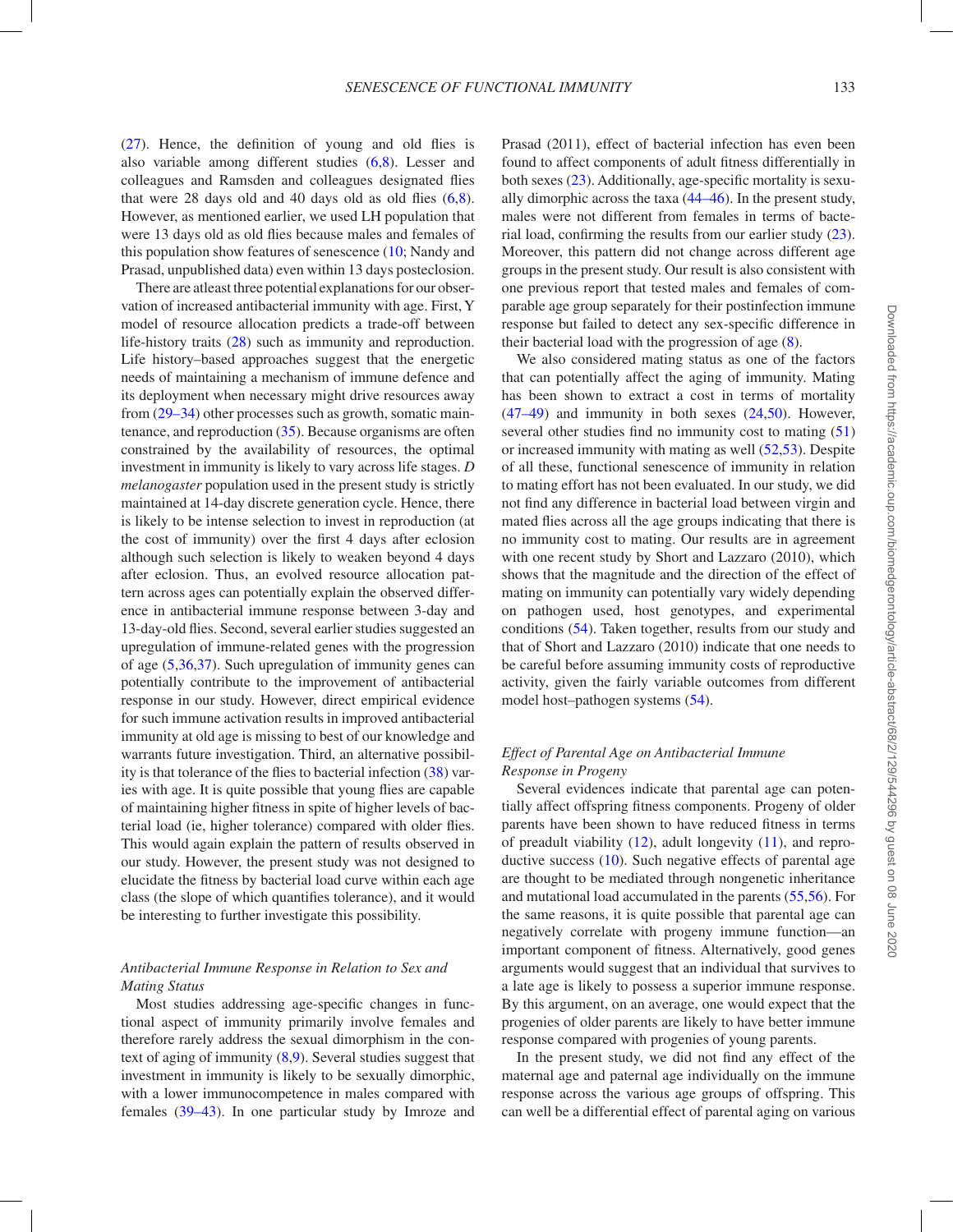life history–related traits affecting survivorship or larval viability but not immunity. However, we had maternal age and paternal age significant interaction in two of the blocks, which were of two different directions (see Results). Given such variable interaction between parental age combinations, we cannot comment further on the same.

In summary, we studied the aging of immune system in both sexes and a possible role of maternal and parental age on antibacterial immune response of the offspring. Though, we did not find an effect of parental age on the antibacterial immunity of the offspring, we found an improvement of immunity with progression of age. Neither mating status nor the sex of an individual had any effect on the immune response.

#### Funding

This work was supported by the Indian Institute of Science Education and Research, Mohali. I. K. received financial assistance in the form of a Senior Research Fellowship from the Indian Institute of Science Education and Research, Kolkata, Government of India.

#### Supplementary Material

| Supplementary                         | material | can | be | found | at: | http:// |
|---------------------------------------|----------|-----|----|-------|-----|---------|
| biomedgerontology.oxfordjournals.org/ |          |     |    |       |     |         |

#### ACKNOWLEDGMENT

We are thankful to Bodhisatta Nandy for his valuable comments during the preparation of the manuscript.

- **REFERENCES**
- 1. Beharka AA, Paiva S, Leka LS, Ribaya-Mercado JD, Russell RM, Nibkin Meydani S. Effect of age on the gastrointestinal-associated mucosal immune response of humans. *J Gerontol A Biol Sci Med Sci.* 2001;56:B218–B223.
- <span id="page-5-8"></span>2. DeVeale B, Brummel T, Seroude L. Immunity and aging: the enemy within? *Aging Cell.* 2004;3:195–208.
- 3. Finch CE, Crimmins EM. Inflammatory exposure and historical changes in human life-spans. *Science*. 2004;305:1736–1739.
- 4. Goldstein D. Role of aging on innate responses to viral infections. *J Gerontol A Biol Sci Med Sci.* 2012;67A(3):242–246.
- <span id="page-5-2"></span>5. Zerofsky M, Harel E, Silverman N, Tatar M. Aging of the innate immune response in *Drosophila melanogaster*. *Aging Cell.* 2007;4:103–108.
- <span id="page-5-4"></span>6. Lesser KJ, Paiusi IC, Leips J. Naturally occurring genetic variation in the age-specific immune response of *Drosophila melanogaster*. *Aging Cell.* 2006;5:293–295.
- <span id="page-5-1"></span>7. Ren C, Webster P, Finkel SE, Tower J. Increased internal and external bacterial load during *Drosophila* aging without life-span trade-off. *Cell Metab.* 2007;6:144–152.
- <span id="page-5-3"></span>8. Ramsden S, Cheung YY, Seroude L. Functional analysis of the *Drosophila* immune response during aging. *Aging Cell.* 2008;7:225–236.
- <span id="page-5-19"></span>9. Mackenzie DK, Bussière LF, Tinsley MC. Senescence of the cellular immune response in *Drosophila melanogaster*. *Exp Gerontol.* 2011;46(11):853–859.
- <span id="page-5-0"></span>10. Long TAF, Pischedda A. Do female *Drosophila melanogaster* adaptively bias offspring sex ratios in relation to the age of their mate? *Proc R Soc B.* 2005;272:1781–1787.
- <span id="page-5-5"></span>11. Priest NK, Mackowiak B, Promislow DE. The role of parental age effects on the evolution of aging. *Evolution.* 2002;56:927–935.
- <span id="page-5-6"></span>12. Kern S, Ackermann M, Stearns SC, Kawecki TJ. Decline in offspring viability as a manifestation of aging in *Drosophila melanogaster*. *Evolution.* 2001;55:1822–1831.
- <span id="page-5-7"></span>13. Hercus MJ, Hoffmann AA. Maternal and grandmaternal age influence offspring fitness in *Drosophila*. *Proc R Soc Lond B.* 2000;267:2105–2110.
- <span id="page-5-9"></span>14. Swain SL, Nikolich-Zugich J. Key research opportunities in immune system aging. *J Gerontol A Biol Sci Med Sci.* 2009;64:183–186.
- <span id="page-5-10"></span>15. Chippindale AK, Gibson JR, Rice WR. Negative genetic correlation for adult fitness between sexes reveals ontogenetic conflict in *Drosophila*. *Proc Natl Acad Sci USA.* 2001;98:1671–1675.
- <span id="page-5-11"></span>16. Prasad NG, Bedhomme S, Day T, Chippindale AK. An evolutionary cost of separate genders revealed by male-limited evolution. *Am Nat.* 2007;169:29–37.
- 17. Flyg C, Kenne K, Boman HG. Insect pathogenic properties of *Serratia marcescens*: phage-resistant mutants with a decreased resistance to *Cecropia* immunity and a decreased virulence to *Drosophila*. *J Gen Microbiol.* 1980;120:173–181.
- 18. Flyg C, Xanthopoulos K. Insect pathogenic properties of *Serratia marcescens*. Passive and active resistance to insect immunity studied with protease-deficient and phage-resistant mutants. *J Gen Microbiol.* 1983;129:453–464.
- 19. Cox CR, Gilmore MS. Native microbial colonization of *Drosophila melanogaster* and its use as a model of *Enterococcus faecalis* pathogenesis. *Infect Immun.* 2007;75:1565–1576.
- <span id="page-5-12"></span>20. Olcott MH, Henkels MD, Rosen KL, et al. Lethality and developmental delay in *Drosophila melanogaster* larvae after ingestion of selected *Pseudomonas fluorescens* strains. *PLoS One.* 2010;5:e12504.
- <span id="page-5-15"></span>21. Lazzaro BP, Sackton TB, Clark AG. Genetic variation in *Drosophila melanogaster* resistance to infection: a comparison across bacteria. *Genetics.* 2006;174:1539–1554.
- <span id="page-5-16"></span>22. Lazzaro BP, Sceurman BK, Clark AG. Genetic basis of natural variation in *D. melanogaster* antibacterial immunity. *Science.* 2004;303:1873–1876.
- <span id="page-5-13"></span>23. Imroze K, Prasad NG. Sex-specific effect of bacterial infection on components of adult fitness in *Drosophila melanogaster*. *J Evol Biol Res.* 2011;3(6):79–86.
- <span id="page-5-14"></span>24. McKean KA, Nunney L. Increased sexual activity reduces male immune function in *Drosophila melanogaster*. *Proc Natl Acad Sci USA.* 2001;98:904–909.
- <span id="page-5-17"></span>25. Wang N, Strugnell R, Wijburg O, Brodnicki T. Measuring bacterial load and immune responses in mice infected with *Listeria monocytogenes*. *J Vis Exp.* 2011;54:e3076.
- <span id="page-5-18"></span>26. Nehme NT, Lie´ geois S, Kele B, et al. A model of bacterial intestinal infections in *Drosophila melanogaster*. *PLoS Pathog.* 2007;3(11):e173.
- <span id="page-5-20"></span>27. Prasad NG, Joshi A. What have two decades of laboratory life-history evolution studies on *Drosophila melanogaster* taught us? *J Genet.* 2003;82:45–76.
- <span id="page-5-21"></span>28. Van Noordwijk AJ, Dejong G. Acquisition and allocation of resources—their influence on variation in life-history tactics. *Am Nat.* 1986;128(1):137–142.
- 29. Lenski RE. Experimental studies of pleiotropy and epistasis in *Escherichia coli*. I. Variation in competitive fitness among mutants resistant to virus T4. *Evolution.* 1988;42:425–432.
- 30. Sheldon B, Verhulst S. Ecological immunity: costly parasite defences and trade-offs in evolutionary ecology. *Trends Ecol Evol.* 1996;11:317–321.
- 31. Kraaijeveld AR, Godfray HCJ. Trade-off between parasitoid resistance and larval competitive ability in *Drosophila melanogaster*. *Nature.* 1997;389:278–280.
- 32. Webster JP, Woolhouse MEJ. Cost of resistance: relationship between reduced fertility and increased resistance in a snail-schistosome host-parasite system. *Proc R Soc Lond B.* 1999;266:391–396.
- 33. Kraaijeveld AR, Ferrari J, Godfray HCJ. Costs of resistance in insect-parasite and insect-parasitoid interactions. *Parasitology.* 2002;125:S71–S82.
- 34. McKean KA, Yourth CP, Lazzaro BP, Clark AG. The evolutionary costs of immunological maintenance and deployment. *BMC Evol Biol.* 2008;8:76.